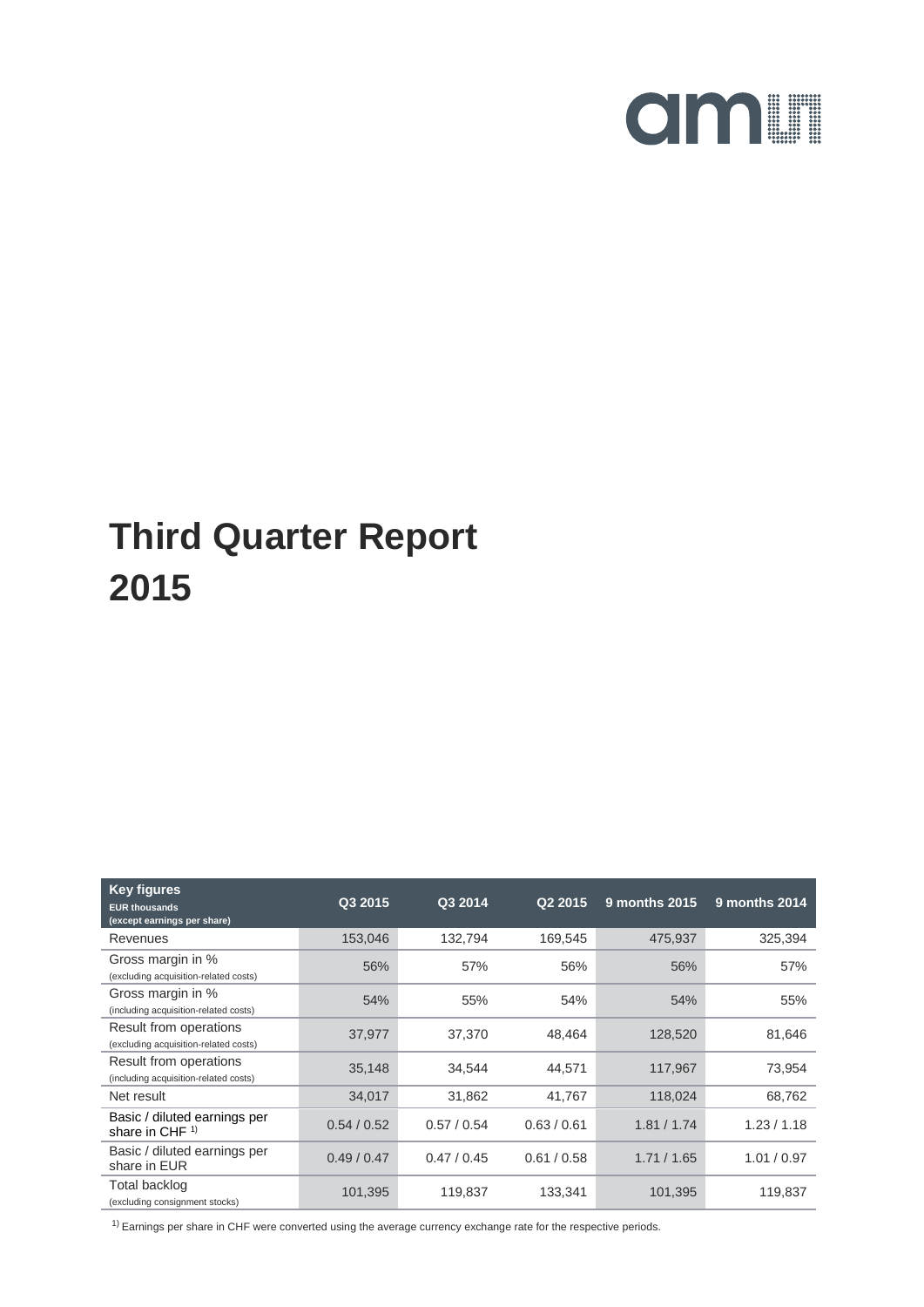

### **Third quarter revenues of EUR 153 million in upper half of guidance range; positive third quarter results in a cautious market environment; softer demand patterns in consumer and non-consumer markets lead to expected fourth quarter revenues of EUR 137-142 million at expected stable gross margin**

Report to shareholders on the third quarter of 2015

#### **Ladies and Gentlemen**

Our third quarter results show the ongoing success of our high performance sensor and analog solutions as we benefit from our broad product portfolio across markets.

Third quarter group revenues were EUR 153.0 million, increasing 15% year-on-year from EUR 132.8 million in the same quarter 2014 and decreasing 10% quarter-on-quarter. On a constant currency basis, third quarter revenues were 2% higher compared to the third quarter last year.

In the third quarter, gross margin remained unchanged from the previous quarter at 56% excluding acquisition-related costs and 54% including acquisition-related costs, compared to 57% and 55% respectively, in the same quarter 2014.

The result from operations (EBIT) excluding acquisition-related costs for the third quarter was EUR 38.0 million or 25% of revenues, increasing slightly from EUR 37.4 million in the same period 2014. The result from operations (EBIT) including acquisition-related costs for the third quarter was EUR 35.1 million or 23% of revenues, up 2% from EUR 34.5 million in the same period 2014. This development reflects the addition of R&D resources including the recent acquisition of the CMOS environmental sensor business. The net result for the third quarter was EUR 34.0 million compared to EUR 31.9 million in the same period last year. Basic and diluted earnings per share were CHF 0.54/0.52 or EUR 0.49/0.47 based on 68,935,827/71,718,080 shares (basic/diluted; weighted average) compared to CHF 0.57/0.54 or EUR 0.47/0.45 for the third quarter 2014 based on 68,071,765/70,796,466 shares (basic/diluted; weighted average).

Operating cash flow for the third quarter was EUR 34.5 million, up from EUR 33.7 million in the third quarter last year. Total backlog on September 30, 2015 (excluding consignment stock agreements) was EUR 101.4 million given customer order behavior in the current environment with current backlog on a comparable level, compared to EUR 133.3 million at the end of the second quarter and EUR 119.8 million on September 30, 2014.

ams' business performed well in the third quarter of 2015 taking into account a more cautious demand environment and customer behavior, particularly in the consumer market.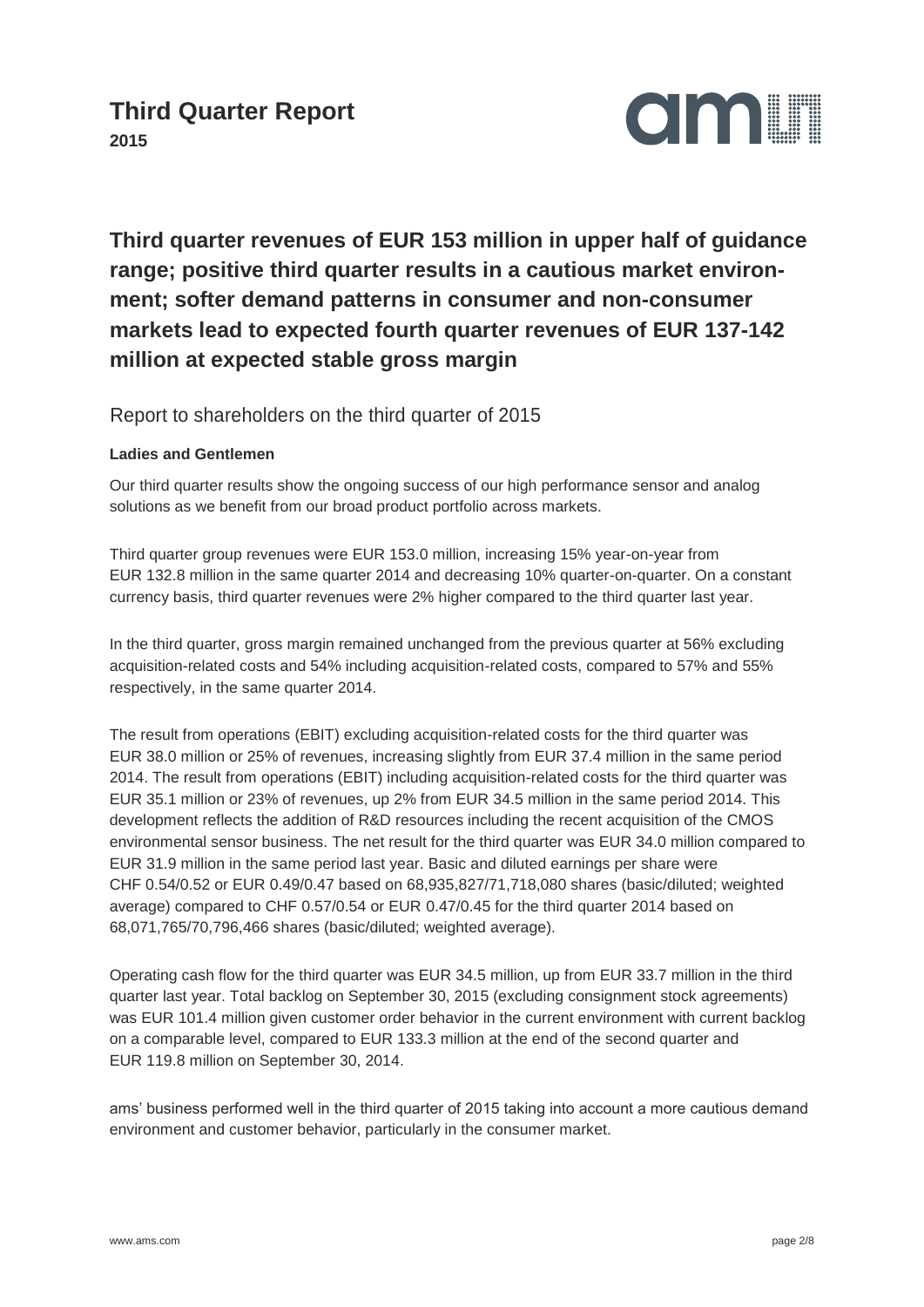

Our consumer and communications business saw a good performance in the third quarter, particularly driven by our light sensor, gesture sensor, and wireless product areas. Our portfolio of intelligent light sensors for leading consumer and smartphone OEMs continues to ship at high run rates including support for new devices. Our gesture sensor solution combining gesture recognition with RGB color, proximity sensing and other functions is seeing ongoing high volume shipments into multiple device platforms. We also began shipping cost-efficient light sensor solutions based on our proprietary TSV technology in volume.

We announced our first generation biosensor AS7000 in the quarter and have seen first shipments into a wearable application for a personal wristband. The new product offers high quality heart rate measurement for wearable devices and supports the implementation of heart rate variability (HRV) applications with meaningful accuracy when compared to existing offerings. Following our multi-year roadmap for innovative high value biosensors with significantly more sophisticated functionality, we expect to announce a second generation biosensor offering novel capabilities in the coming six months, based on current information.

In other product lines, we saw continued volume shipments to support leading vendors' devices with our high performance analog products. In audio solutions, we announced the adoption of our lowpower ANC noise cancellation technology by another major smartphone OEM for bundled in-box earphones. High volume shipments of our boosted NFC solution continued ensuring reliable transactions in space-constrained devices such as smartphones and wearables.

Our industrial, medical, and automotive businesses were again successful in a more cautious market environment in the third quarter. For our industrial end markets, we provide differentiated high value sensor and sensor interface solutions to leading industrial OEMs, powering a broad range of position sensing and automation applications while sampling the first generation of sensor-based LED lighting control. In our medical business we continue to focus on digital imaging sensor solutions for advanced computed tomography (CT), digital X-ray and mammography. Our automotive business performed well in the quarter and is strongly positioned for major automotive trends requiring higher sensor content for advanced driver assistance/LIDAR collision avoidance, position sensing, and battery power management.

For the fourth quarter 2015, we see softer demand patterns in consumer and non-consumer markets as well as customer-specific effects influencing our business and therefore expect revenues of EUR 137-142 million, based on current exchange rates and available information. At the same time, we anticipate gross margin profitability in the fourth quarter to remain stable compared to the third quarter while operating profitability is expected to be sequentially lower reflecting the revenue development and comparable R&D investments supporting critical sensor solution strategies.

We are confident about the strong revenue and earnings potential of our business driven by new sensor and analog technologies for innovative applications in the consumer, smartphone and nonconsumer markets, based on available information. We are continuing to evaluate further additions to our sensor technologies portfolio to broaden the scope of our high value solutions. Our leading position in sensor solutions aligns with our full project pipeline and identified opportunities for revenue and earnings growth over the coming years towards our 2019 revenue goal of EUR 1bn.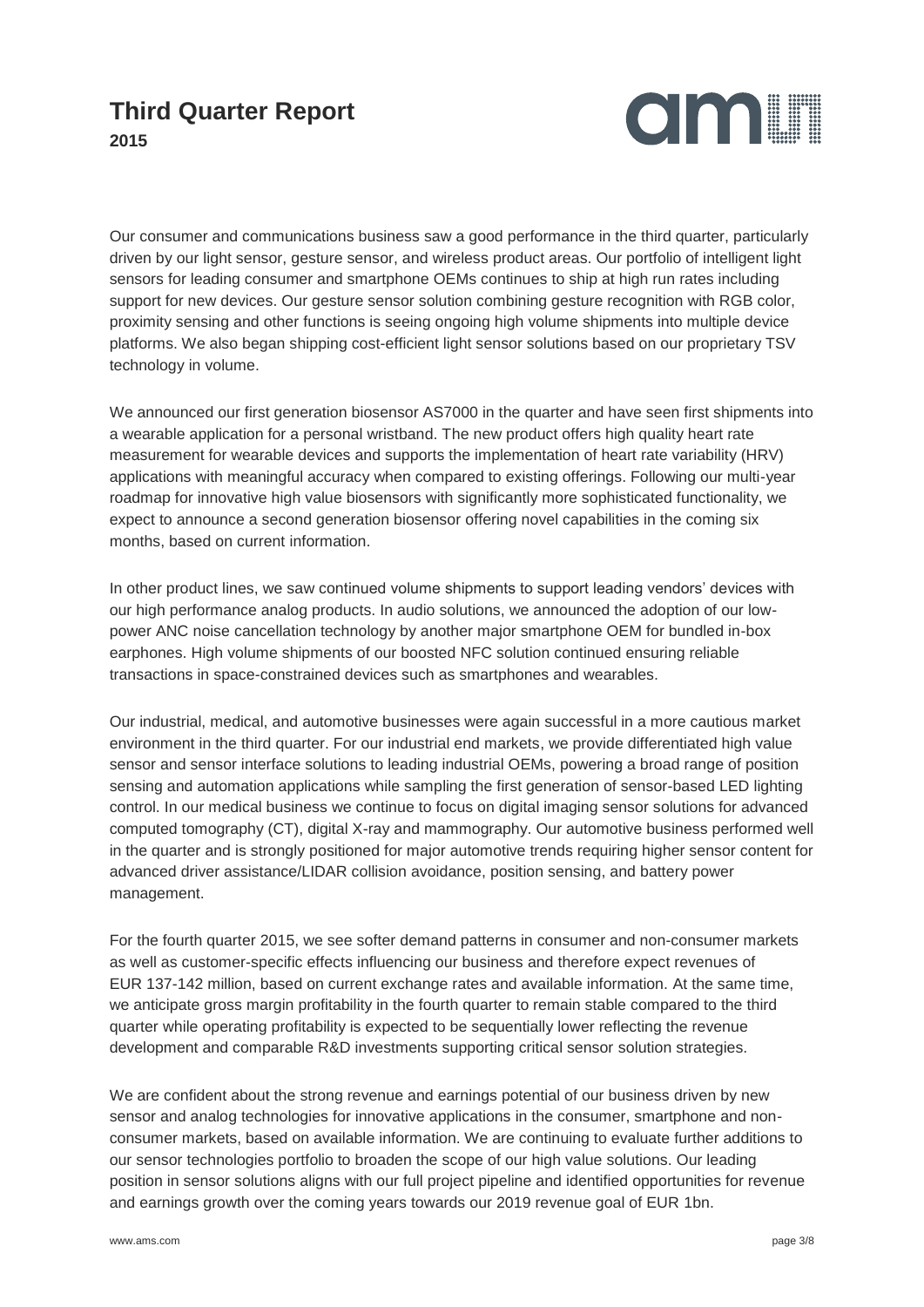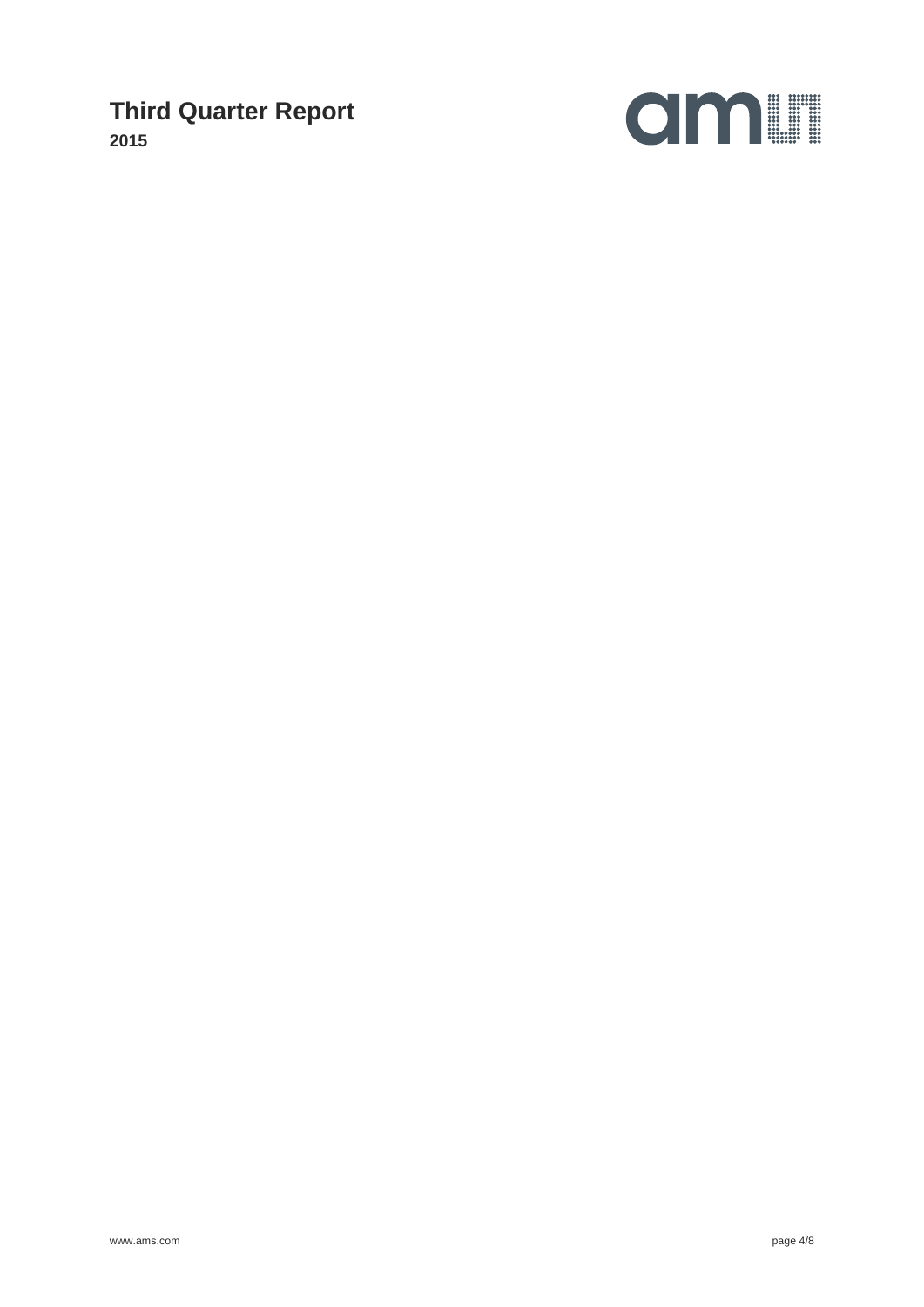

#### **2015**

#### **Consolidated Income Statement**

(unaudited)

| EUR thousands (except earnings per<br>share)            | Q3 2015   | 9 months<br>2015 | Q3 2014     | 9 months<br>2014 |
|---------------------------------------------------------|-----------|------------------|-------------|------------------|
| <b>Revenue Products</b>                                 | 142,428   | 442,847          | 122,975     | 295,269          |
| Revenue Foundry & Other                                 | 10,618    | 33,090           | 9,818       | 30,125           |
| <b>Total revenues</b>                                   | 153,046   | 475,937          | 132,794     | 325,394          |
| Cost of sales                                           | $-69,934$ | $-217,132$       | $-59,796$   | $-147,766$       |
| <b>Gross profit</b>                                     | 83,113    | 258,806          | 72,998      | 177,628          |
| Gross margin in %                                       | 54%       | 54%              | 55%         | 55%              |
| Research and development                                | $-25,797$ | $-76,141$        | $-19,589$   | $-53,944$        |
| Selling, general and administrative                     | $-24,316$ | $-72,111$        | $-20.804$   | $-55,024$        |
| Other operating income                                  | 2,272     | 5,706            | 2,086       | 5,742            |
| Other operating expense                                 | $-115$    | $-227$           | $-35$       | $-129$           |
| Result from investments in associates                   | $-8$      | 1,935            | $-113$      | $-318$           |
| <b>Result from operations</b>                           | 35,148    | 117,967          | 34,544      | 73,954           |
| Net financing result                                    | 1,277     | 8,633            | 423         | $-342$           |
| <b>Result before tax</b>                                | 36,426    | 126,599          | 34,967      | 73,612           |
| Income tax result                                       | $-2,408$  | $-8,575$         | $-3,105$    | $-4,850$         |
| Net result                                              | 34,017    | 118,024          | 31,862      | 68,762           |
| Basic / diluted earnings per share in CHF <sup>1)</sup> | 0.54/0.52 | 1.81 / 1.74      | 0.57 / 0.54 | 1.23/1.18        |
| Basic / diluted earnings per share in EUR               | 0.49/0.47 | 1.71/1.65        | 0.47/0.45   | 1.01 0.97        |

<sup>1)</sup> Earnings per share in CHF were converted using the average currency exchange rate for the respective periods.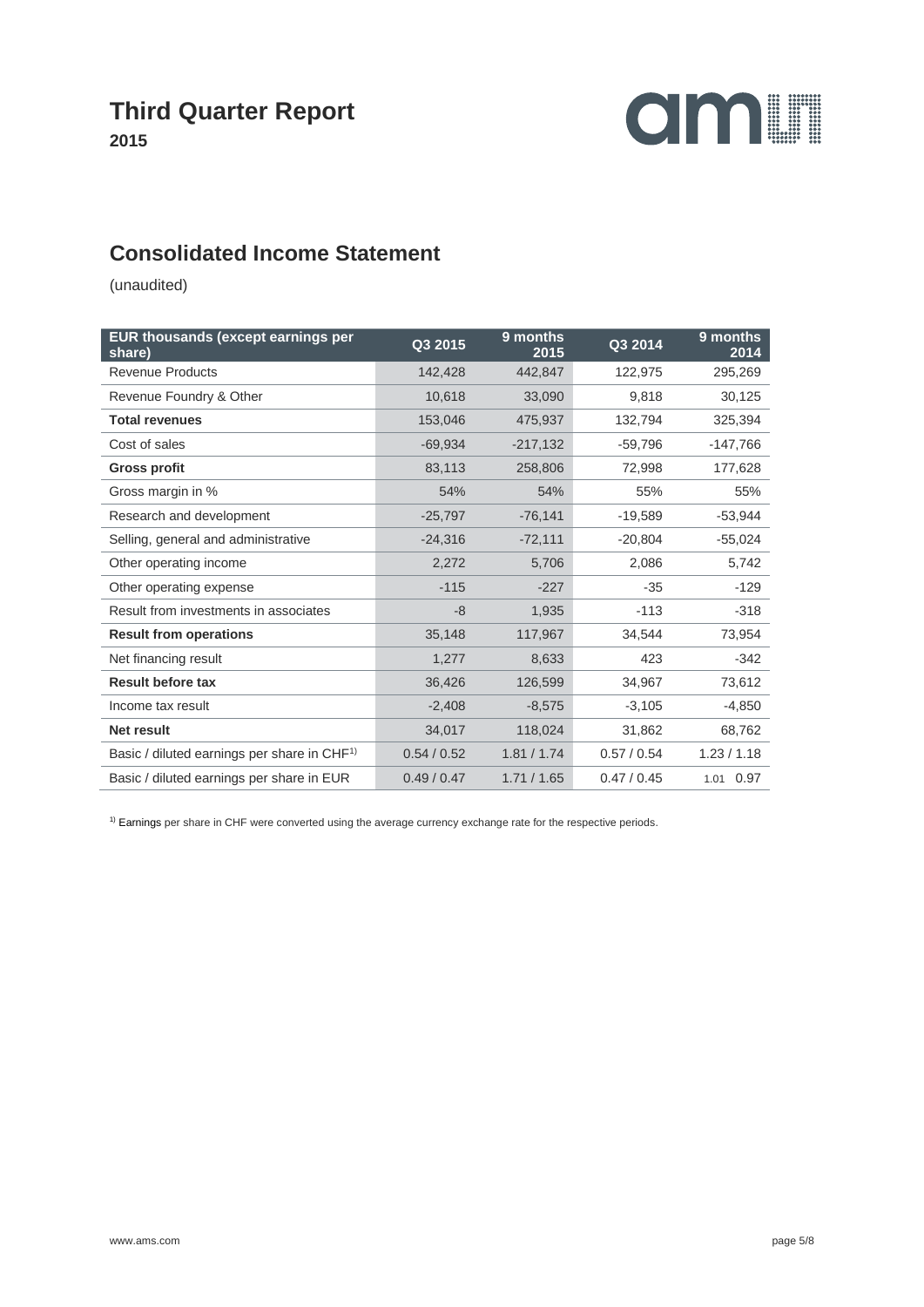**2015**



#### **Consolidated Balance Sheet**

(unaudited)

| <b>EUR thousands</b>                          | <b>September 30, 2015</b> | December 31, 2014 |
|-----------------------------------------------|---------------------------|-------------------|
| <b>Assets</b>                                 |                           |                   |
| Cash and cash equivalents                     | 166,302                   | 203,681           |
| <b>Financial assets</b>                       | 40,086                    | 25,933            |
| Trade receivables                             | 92,462                    | 78,992            |
| Inventories                                   | 66,406                    | 59,856            |
| Other receivables and assets                  | 20,755                    | 18,286            |
| <b>Total current assets</b>                   | 386,012                   | 386,747           |
| Property, plant and equipment                 | 243,336                   | 204,096           |
| Intangible assets                             | 319,737                   | 315,749           |
| Investments in associates                     | 1,546                     | 6,549             |
| Deferred tax assets                           | 34,261                    | 34,075            |
| Other long-term assets                        | 7,312                     | 7,749             |
| Total non-current assets                      | 606,193                   | 568,218           |
| <b>Total assets</b>                           | 992,205                   | 954,964           |
|                                               |                           |                   |
| Liabilities and shareholders' equity          |                           |                   |
| <b>Liabilities</b>                            |                           |                   |
| Interest-bearing loans and borrowings         | 1,844                     | 38,474            |
| <b>Trade liabilities</b>                      | 37,185                    | 51,032            |
| Provisions                                    | 46,038                    | 37,615            |
| <b>Other liabilities</b>                      | 30,692                    | 42,096            |
| <b>Total current liabilities</b>              | 115,760                   | 169,217           |
| Interest-bearing loans and borrowings         | 143,158                   | 146,138           |
| Employee benefits                             | 29,245                    | 27,015            |
| Provisions                                    | 30,186                    | 27,125            |
| Deferred tax liabilities                      | 18,214                    | 20,846            |
| Other long-term liabilities                   | 7,173                     | 8,858             |
| <b>Total non-current liabilities</b>          | 227,977                   | 229,983           |
|                                               |                           |                   |
| Shareholders' equity                          |                           |                   |
| <b>Issued capital</b>                         | 73,409                    | 73,267            |
| Additional paid-in capital                    | 202,811                   | 200,031           |
| Treasury shares                               | $-69,443$                 | -54,533           |
| Other reserves (translation adjustment)       | 48,451                    | 38,119            |
| Retained earnings                             | 393,242                   | 298,881           |
| Total shareholders' equity and reserves       | 648,468                   | 555,764           |
| Total liabilities and shareholders'<br>equity | 992,205                   | 954,964           |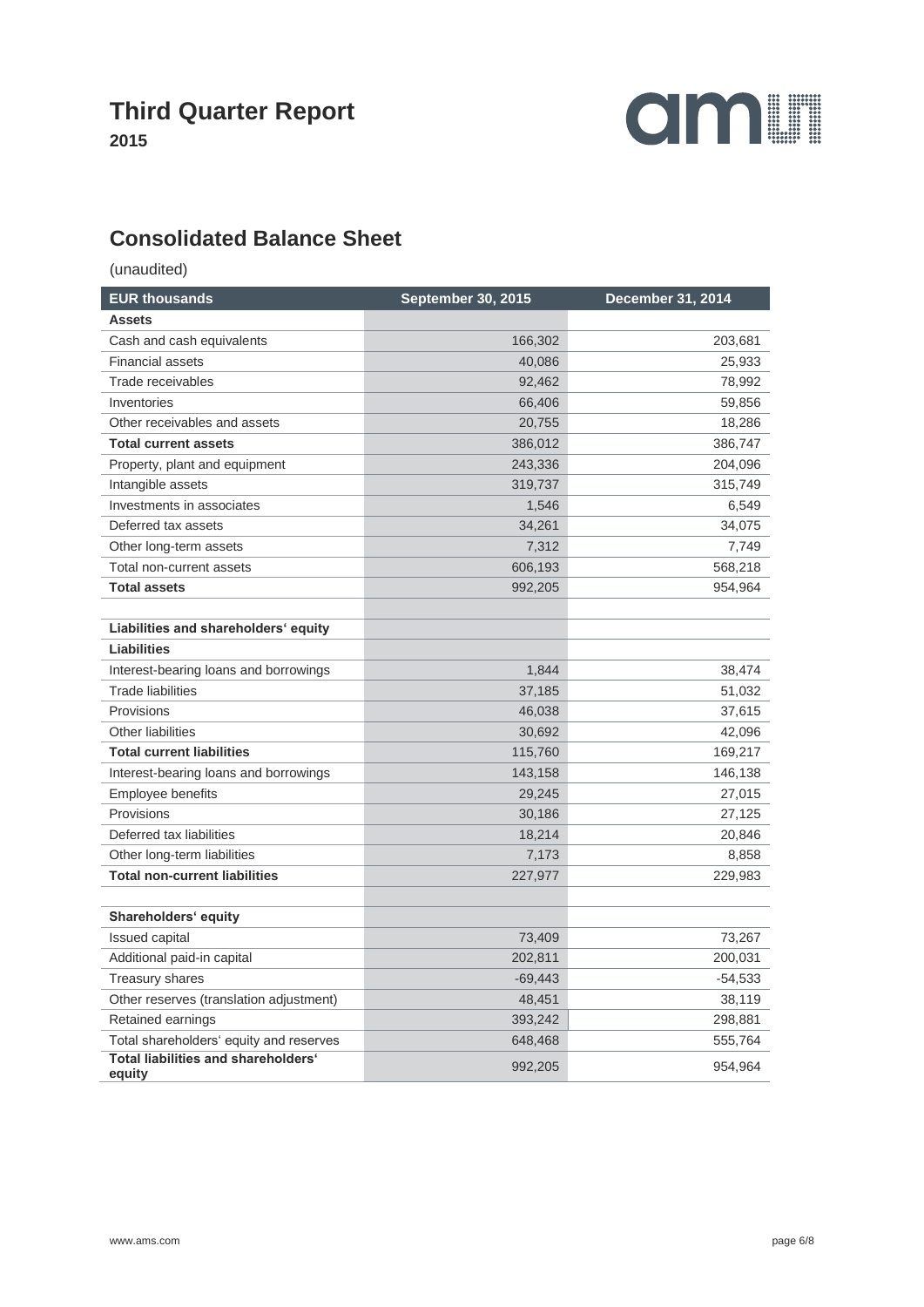



### **Consolidated Statement of Cash Flows** (unaudited)

| <b>EUR thousands</b>                                                    | Q3 2015        | 9 months 2015 | Q3 2014   | 9 months 2014 |
|-------------------------------------------------------------------------|----------------|---------------|-----------|---------------|
| <b>Operating activities</b>                                             |                |               |           |               |
| Result before tax                                                       | 36,426         | 126,599       | 34,967    | 73,612        |
| Depreciation (net of government grants)                                 | 11,100         | 34,994        | 9,516     | 26,735        |
| <b>Impairment Losses</b>                                                | $\Omega$       | $\Omega$      | 0         | 0             |
| Expense from stock option plan (acc. to<br>IFRS 2)                      | 559            | 2,004         | 596       | 2,216         |
| Changes in other long-term liabilities                                  | $-76$          | $-1,685$      | 91        | 1.243         |
| Result from sale of plant and equipment                                 | 58             | 32            | 0         | -1            |
| Result from sale of financial assets                                    | $\overline{0}$ | $-2,631$      | 0         | 170           |
| Result from investments in associates                                   | 8              | 696           | 113       | 318           |
| Net financing cost                                                      | $-1,276$       | $-8,631$      | $-423$    | 342           |
| Change in inventories                                                   | $-1,997$       | $-6,550$      | 991       | -8,899        |
| Change in trade and other receivables                                   | 6,006          | $-15,503$     | $-24,368$ | $-30,034$     |
| Change in trade and other payables                                      | $-12,841$      | $-8,259$      | 11,620    | 14,756        |
| Change in provisions and employee benefits                              | 2,960          | 5,632         | 4,022     | 5,901         |
| Change in deferred income                                               | 565            | $-574$        | $-1,759$  | 609           |
| <b>Tax Payments</b>                                                     | $-1,581$       | $-9,674$      | $-1,927$  | $-4,614$      |
| Change in non-cash items resulting from<br>foreign exchange translation | $-5,420$       | $-7.605$      | 272       | -477          |
| Cash flows from operating activities                                    | 34,490         | 108,847       | 33,711    | 81,875        |
| <b>Investing activities</b>                                             |                |               |           |               |
| Acquisition of intangibles, property, plant<br>and equipment            | $-18,104$      | $-63,786$     | $-17,586$ | $-57,588$     |
| Acquisition of financial investments                                    | $\Omega$       | $-19,560$     | $-7,500$  | $-23,360$     |
| Proceeds from sale of plant and equipment                               | 25             | 88            | 0         | 11            |
| Proceeds from the sale of financial assets                              | $\Omega$       | 7,081         | 3,000     | 3,000         |
| Interest received                                                       | 262            | 876           | 262       | 829           |
| Cash flows from investing activities                                    | $-17,818$      | $-75,301$     | $-21,824$ | $-77,109$     |
| <b>Financing activities</b>                                             |                |               |           |               |
| Proceeds from borrowings                                                | 1,067          | 65,135        | 8,151     | 9,106         |
| Repayment of debt                                                       | $-9,827$       | $-104,745$    | 0         | -393          |
| Repayment of finance lease liabilities                                  | $-319$         | -950          | $-263$    | $-779$        |
| Acquisition of treasury shares                                          | $-5,871$       | $-28,162$     | $-68$     | $-14,914$     |
| Sale of treasury shares                                                 | 2,899          | 13,252        | 2,797     | 4,802         |
| Interest paid                                                           | $-184$         | $-933$        | $-273$    | $-1,082$      |
| Expenses from financial instruments                                     | 1,759          | $-328$        | 0         | $-1,007$      |
| Dividends paid                                                          | $\Omega$       | $-22,795$     | 0         | $-14,106$     |
| Changes resulting from capital increase                                 | $-14$          | 918           | 2,545     | 5,163         |
| Cash flows from financing activities                                    | $-10,490$      | $-78,608$     | 12,889    | $-13,210$     |
| Net increase in cash and cash equivalents                               | 6,181          | $-45,062$     | 24,933    | $-8,287$      |
| Translation result of cash items                                        | 1,042          | 7,684         | 2,484     | 2,857         |
| Cash and cash equivalents at begin of<br>period                         | 159,079        | 203,681       | 50,512    | 83,358        |
| Cash and cash equivalents at end of<br>period                           | 166,302        | 166,302       | 77,928    | 77,928        |